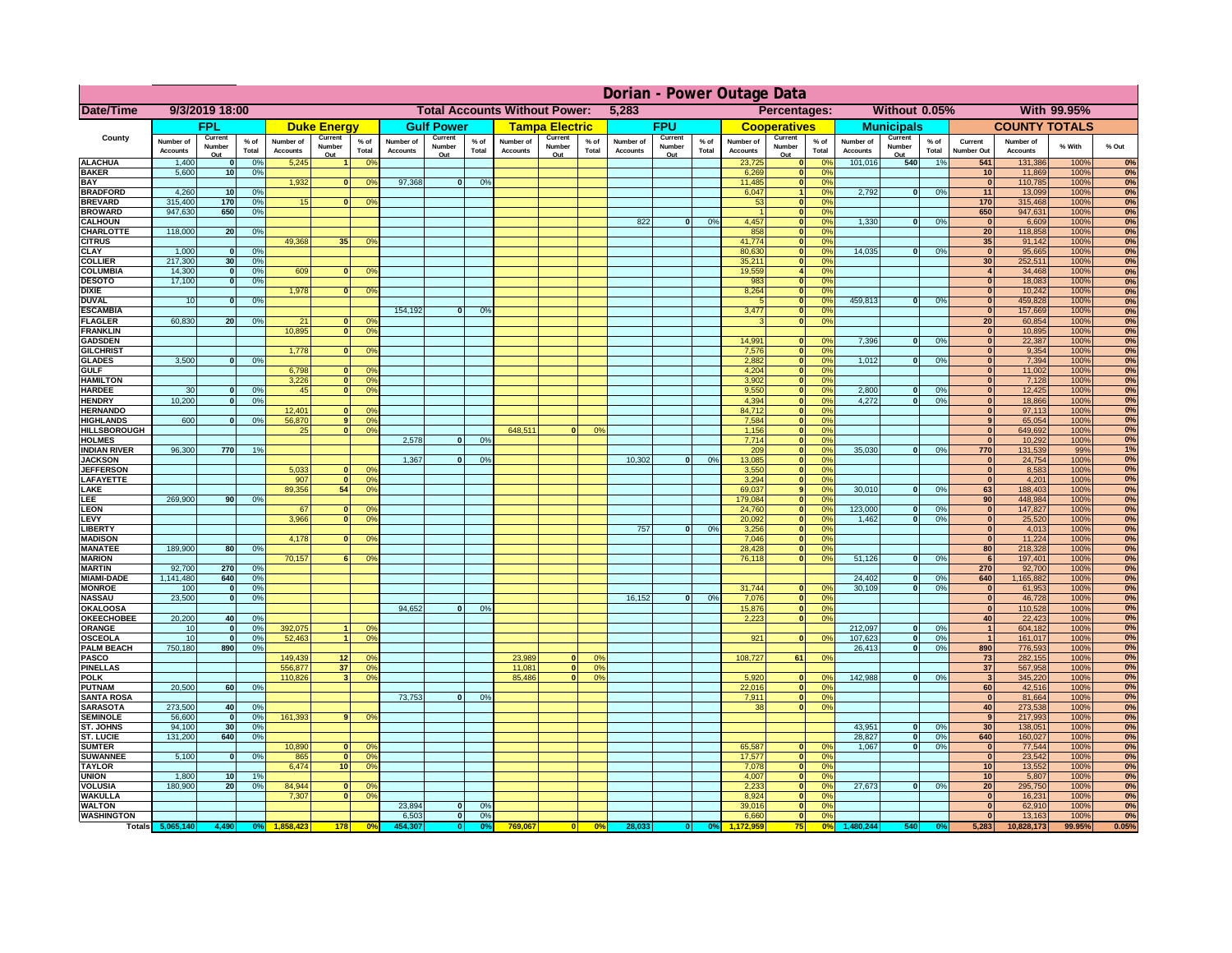# 9/3/2019 6:01 PM Dorian

| <b>Power Provider</b>                              | <b>County</b>       | <b>Number of Customers</b> | <b>Current Number Out</b> | <b>Outage Percentage</b> | <b>Estimated Restore Time</b> |
|----------------------------------------------------|---------------------|----------------------------|---------------------------|--------------------------|-------------------------------|
| Florida Power and Light Company                    | PALM BEACH          | 750.180                    | 890                       | 0.12%                    | <b>TBD</b>                    |
| Florida Power and Light Company                    | <b>INDIAN RIVER</b> | 96,300                     | 770                       | 0.80%                    | TBD                           |
| Florida Power and Light Company                    | <b>BROWARD</b>      | 947,630                    | 650                       | 0.07%                    | <b>TBD</b>                    |
| Florida Power and Light Company                    | MIAMI-DADE          | 1,141,480                  | 640                       | 0.06%                    | <b>TBD</b>                    |
| Florida Power and Light Company                    | ST. LUCIE           | 131,200                    | 640                       | 0.49%                    | <b>TBD</b>                    |
| Gainesville (Gainesville Regional Utilities - GRU) | <b>ALACHUA</b>      | 94,612                     | 540                       | 0.57%                    | TBD                           |
| Florida Power and Light Company                    | <b>MARTIN</b>       | 92,700                     | 270                       | 0.29%                    | <b>TBD</b>                    |
| Florida Power and Light Company                    |                     |                            | 170                       | 0.05%                    | <b>TBD</b>                    |
|                                                    | <b>BREVARD</b>      | 315,400                    |                           |                          |                               |
| Florida Power and Light Company                    | <b>LEE</b>          | 269,900                    | 90                        | 0.03%                    | <b>TBD</b>                    |
| Florida Power and Light Company                    | MANATEE             | 189,900                    | 80                        | 0.04%                    | TBD                           |
| Withlacoochee River Electric Cooperative, Inc.     | PASCO               | 108,691                    | 61                        | 0.06%                    | $24$                          |
| Florida Power and Light Company                    | PUTNAM              | 20,500                     | 60                        | 0.29%                    | TBD                           |
| <b>Duke Energy</b>                                 | LAKE                | 89,356                     | 54                        | 0.06%                    | <b>TBD</b>                    |
| Florida Power and Light Company                    | OKEECHOBEE          | 20,200                     | 40                        | 0.20%                    | TBD                           |
| Florida Power and Light Company                    | SARASOTA            | 273,500                    | 40                        | 0.01%                    | <b>TBD</b>                    |
| Duke Energy                                        | PINELLAS            | 556,877                    | 37                        | 0.01%                    | TBD                           |
| <b>Duke Energy</b>                                 | <b>CITRUS</b>       | 49,368                     | 35                        | 0.07%                    | <b>TBD</b>                    |
| Florida Power and Light Company                    | <b>COLLIER</b>      | 217,300                    | 30                        | 0.01%                    | <b>TBD</b>                    |
| Florida Power and Light Company                    | ST. JOHNS           | 94,100                     | 30                        | 0.03%                    | <b>TBD</b>                    |
| Florida Power and Light Company                    | CHARLOTTE           | 118,000                    | 20                        | 0.02%                    | <b>TBD</b>                    |
| Florida Power and Light Company                    | <b>FLAGLER</b>      | 60,830                     | 20                        | 0.03%                    | <b>TBD</b>                    |
| Florida Power and Light Company                    | VOLUSIA             | 180,900                    | 20                        | 0.01%                    | <b>TBD</b>                    |
| <b>Duke Energy</b>                                 | <b>PASCO</b>        | 149,439                    | 12                        | 0.01%                    | <b>TBD</b>                    |
| Duke Energy                                        | <b>TAYLOR</b>       | 6,474                      | 10                        | 0.15%                    | <b>TBD</b>                    |
| Florida Power and Light Company                    | <b>BAKER</b>        | 5,600                      | 10                        | 0.18%                    | <b>TBD</b>                    |
| Florida Power and Light Company                    | <b>BRADFORD</b>     | 4,260                      | 10                        | 0.23%                    | TBD                           |
| Florida Power and Light Company                    | <b>UNION</b>        | 1,800                      | 10                        | 0.56%                    | <b>TBD</b>                    |
| Duke Energy                                        | <b>HIGHLANDS</b>    | 56,870                     | 9                         | 0.02%                    | <b>TBD</b>                    |
|                                                    |                     |                            | 9                         |                          | <b>TBD</b>                    |
| <b>Duke Energy</b>                                 | SEMINOLE            | 161,393                    |                           | 0.01%                    |                               |
| Sumter Electric Cooperative, Inc.                  | LAKE                | 66,718                     | 9                         | 0.01%                    | $24$                          |
| <b>Duke Energy</b>                                 | <b>MARION</b>       | 70,157                     | 6                         | 0.01%                    | <b>TBD</b>                    |
| Clay Electric Cooperative                          | COLUMBIA            | 17,599                     | 4                         | 0.02%                    | $24$                          |
| <b>Duke Energy</b>                                 | <b>POLK</b>         | 110,826                    | 3                         | 0.00%                    | <b>TBD</b>                    |
| Clay Electric Cooperative                          | <b>BRADFORD</b>     | 6,047                      | $\mathbf 1$               | 0.02%                    | $24$                          |
| <b>Duke Energy</b>                                 | <b>ALACHUA</b>      | 5,245                      | $\mathbf{1}$              | 0.02%                    | <b>TBD</b>                    |
| Duke Energy                                        | ORANGE              | 392,075                    | $\mathbf{1}$              | 0.00%                    | TBD                           |
| <b>Duke Energy</b>                                 | <b>OSCEOLA</b>      | 52,463                     | $\mathbf{1}$              | 0.00%                    | <b>TBD</b>                    |
| Central Florida Electric Cooperative               | <b>ALACHUA</b>      | 870                        | 0                         | 0.00%                    | TBD                           |
| Central Florida Electric Cooperative               | <b>DIXIE</b>        | 7,651                      | $\pmb{0}$                 | 0.00%                    | <b>TBD</b>                    |
| Central Florida Electric Cooperative               | <b>GILCHRIST</b>    | 7,572                      | $\pmb{0}$                 | 0.00%                    | TBD                           |
| Central Florida Electric Cooperative               | LAFAYETTE           | 8                          | $\pmb{0}$                 | 0.00%                    | <b>TBD</b>                    |
| Central Florida Electric Cooperative               | LEVY                | 17,714                     | 0                         | 0.00%                    | TBD                           |
| Central Florida Electric Cooperative               | <b>MARION</b>       | 9                          | $\pmb{0}$                 | 0.00%                    | <b>TBD</b>                    |
| Chattahoochee Electric                             | GADSDEN             | 1,173                      | 0                         | 0.00%                    | <b>TBD</b>                    |
| Choctawhatchee Electric Cooperative                | <b>HOLMES</b>       | 320                        | $\pmb{0}$                 | 0.00%                    | <b>TBD</b>                    |
| Choctawhatchee Electric Cooperative                | <b>OKALOOSA</b>     | 15,876                     | 0                         | 0.00%                    | <b>TBD</b>                    |
| Choctawhatchee Electric Cooperative                | <b>SANTA ROSA</b>   | 132                        | $\pmb{0}$                 | 0.00%                    | <b>TBD</b>                    |
| Choctawhatchee Electric Cooperative                | <b>WALTON</b>       | 38,913                     | $\mathbf 0$               | 0.00%                    | TBD                           |
| City of Alachua                                    | <b>ALACHUA</b>      | 4,506                      | $\pmb{0}$                 | 0.00%                    | TBD                           |
| City of Bartow                                     | <b>POLK</b>         | 12,074                     | 0                         | 0.00%                    | TBD                           |
|                                                    |                     |                            |                           |                          |                               |
| City of Blountstown                                | CALHOUN             | 1,330                      | $\pmb{0}$<br>0            | 0.00%                    | <b>TBD</b><br>TBD             |
| City of Bushnell                                   | SUMTER              | 1,067                      |                           | 0.00%                    |                               |
| City of Clewiston                                  | <b>HENDRY</b>       | 4,272                      | $\pmb{0}$                 | 0.00%                    | TBD                           |
| City of Fort Meade                                 | POLK                | 2,379                      | 0                         | 0.00%                    | TBD                           |
| City of Havana                                     | GADSDEN             | 1,455                      | $\pmb{0}$                 | 0.00%                    | TBD                           |
| City of Leesburg                                   | LAKE                | 24,500                     | 0                         | 0.00%                    | TBD                           |
| City of Moore Haven                                | <b>GLADES</b>       | 1,012                      | $\pmb{0}$                 | 0.00%                    | <b>TBD</b>                    |
| City of Mount Dora                                 | LAKE                | 5,510                      | 0                         | 0.00%                    | TBD                           |
| City of Newberry                                   | <b>ALACHUA</b>      | 1,898                      | $\pmb{0}$                 | 0.00%                    | <b>TBD</b>                    |
| City of Quincy                                     | GADSDEN             | 4,768                      | 0                         | 0.00%                    | TBD                           |
| City of Starke                                     | <b>BRADFORD</b>     | 2,792                      | $\pmb{0}$                 | 0.00%                    | <b>TBD</b>                    |
| City of Tallahassee                                | LEON                | 123,000                    | 0                         | 0.00%                    | TBD                           |
| City of Vero Beach                                 | <b>INDIAN RIVER</b> | 35,030                     | $\pmb{0}$                 | 0.00%                    | <b>TBD</b>                    |
| City of Wauchula                                   | HARDEE              | 2,800                      | 0                         | 0.00%                    | TBD                           |
| City of Williston                                  | LEVY                | 1,462                      | $\pmb{0}$                 | 0.00%                    | <b>TBD</b>                    |
| City of Winter Park                                | ORANGE              | 14,947                     | 0                         | 0.00%                    | TBD                           |
| Clay Electric Cooperative                          | <b>ALACHUA</b>      | 22,855                     | $\pmb{0}$                 | 0.00%                    | $<24$                         |
| Clay Electric Cooperative                          | <b>BAKER</b>        | 2,602                      | 0                         | 0.00%                    | TBD                           |
| Clay Electric Cooperative                          | <b>CLAY</b>         | 80,630                     | $\pmb{0}$                 | 0.00%                    | Restored                      |
| Clay Electric Cooperative                          | <b>DUVAL</b>        | 5                          | 0                         | 0.00%                    | TBD                           |
| Clay Electric Cooperative                          | <b>FLAGLER</b>      | $\overline{\mathbf{3}}$    | $\pmb{0}$                 | 0.00%                    | <b>TBD</b>                    |
|                                                    |                     |                            | 0                         |                          |                               |
| Clay Electric Cooperative                          | <b>GILCHRIST</b>    | 4                          |                           | 0.00%                    | TBD                           |
| Clay Electric Cooperative                          | LAKE                | 2,319                      | $\pmb{0}$                 | 0.00%                    | Restored                      |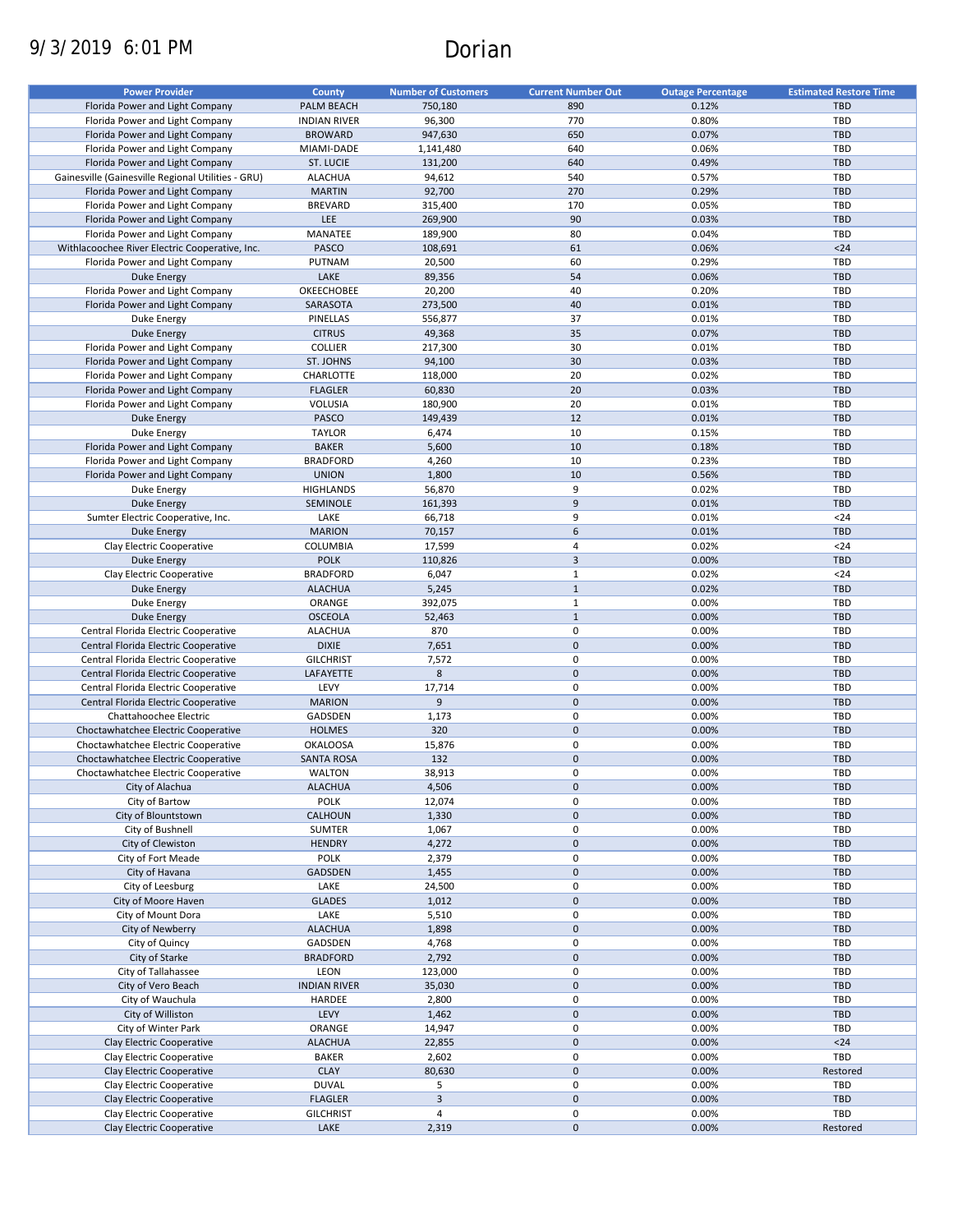# 9/3/2019 6:01 PM Dorian

| Clay Electric Cooperative                 | LEVY                | 754         | 0           | 0.00% | TBD        |
|-------------------------------------------|---------------------|-------------|-------------|-------|------------|
| Clay Electric Cooperative                 | <b>MARION</b>       | 17,114      | $\pmb{0}$   | 0.00% | Restored   |
| Clay Electric Cooperative                 | PUTNAM              | 22,016      | 0           | 0.00% | Restored   |
| Clay Electric Cooperative                 | SUWANNEE            | 6           | $\pmb{0}$   | 0.00% | <b>TBD</b> |
|                                           |                     |             |             |       |            |
| Clay Electric Cooperative                 | <b>UNION</b>        | 4,007       | 0           | 0.00% | TBD        |
| Clay Electric Cooperative                 | <b>VOLUSIA</b>      | 2,233       | $\pmb{0}$   | 0.00% | Restored   |
| Duke Energy                               | BAY                 | 1,932       | 0           | 0.00% | TBD        |
| Duke Energy                               | <b>BREVARD</b>      | 15          | $\pmb{0}$   | 0.00% | <b>TBD</b> |
| Duke Energy                               | COLUMBIA            | 609         | 0           | 0.00% | TBD        |
|                                           |                     |             |             |       |            |
| <b>Duke Energy</b>                        | <b>DIXIE</b>        | 1,978       | $\pmb{0}$   | 0.00% | <b>TBD</b> |
| Duke Energy                               | <b>FLAGLER</b>      | 21          | 0           | 0.00% | TBD        |
| Duke Energy                               | <b>FRANKLIN</b>     | 10,895      | $\pmb{0}$   | 0.00% | <b>TBD</b> |
| Duke Energy                               | <b>GILCHRIST</b>    | 1,778       | 0           | 0.00% | TBD        |
| Duke Energy                               | <b>GULF</b>         | 6,798       | $\pmb{0}$   | 0.00% | <b>TBD</b> |
|                                           |                     |             |             |       |            |
| Duke Energy                               | <b>HAMILTON</b>     | 3,226       | 0           | 0.00% | <b>TBD</b> |
| <b>Duke Energy</b>                        | <b>HARDEE</b>       | 45          | $\pmb{0}$   | 0.00% | <b>TBD</b> |
| Duke Energy                               | <b>HERNANDO</b>     | 12,401      | 0           | 0.00% | <b>TBD</b> |
| <b>Duke Energy</b>                        | <b>HILLSBOROUGH</b> | 25          | $\mathbf 0$ | 0.00% | <b>TBD</b> |
|                                           |                     |             | 0           |       |            |
| Duke Energy                               | <b>JEFFERSON</b>    | 5,033       |             | 0.00% | TBD        |
| <b>Duke Energy</b>                        | LAFAYETTE           | 907         | $\pmb{0}$   | 0.00% | TBD        |
| Duke Energy                               | LEON                | 67          | $\pmb{0}$   | 0.00% | <b>TBD</b> |
| <b>Duke Energy</b>                        | LEVY                | 3,966       | $\mathbf 0$ | 0.00% | <b>TBD</b> |
| <b>Duke Energy</b>                        | <b>MADISON</b>      | 4,178       | $\mathbf 0$ | 0.00% | <b>TBD</b> |
|                                           |                     |             |             |       |            |
| <b>Duke Energy</b>                        | <b>SUMTER</b>       | 10,890      | $\pmb{0}$   | 0.00% | <b>TBD</b> |
| Duke Energy                               | SUWANNEE            | 865         | 0           | 0.00% | <b>TBD</b> |
| Duke Energy                               | <b>VOLUSIA</b>      | 84,944      | $\pmb{0}$   | 0.00% | <b>TBD</b> |
| Duke Energy                               | WAKULLA             | 7,307       | 0           | 0.00% | TBD        |
|                                           |                     |             |             |       |            |
| Escambia River Electric Cooperative, Inc. | <b>ESCAMBIA</b>     | 3,477       | $\pmb{0}$   | 0.00% | <b>TBD</b> |
| Escambia River Electric Cooperative, Inc. | <b>SANTA ROSA</b>   | 7,779       | 0           | 0.00% | TBD        |
| Florida Keys Electric Cooperative         | <b>MONROE</b>       | 31,744      | $\pmb{0}$   | 0.00% | <b>TBD</b> |
| Florida Power and Light Company           | <b>ALACHUA</b>      | 1,400       | 0           | 0.00% | <b>TBD</b> |
| Florida Power and Light Company           | <b>CLAY</b>         | 1,000       | $\pmb{0}$   | 0.00% | <b>TBD</b> |
|                                           |                     |             |             |       |            |
| Florida Power and Light Company           | COLUMBIA            | 14,300      | 0           | 0.00% | TBD        |
| Florida Power and Light Company           | <b>DESOTO</b>       | 17,100      | $\pmb{0}$   | 0.00% | <b>TBD</b> |
| Florida Power and Light Company           | <b>DUVAL</b>        | 10          | 0           | 0.00% | TBD        |
| Florida Power and Light Company           | <b>GLADES</b>       | 3,500       | $\pmb{0}$   | 0.00% | <b>TBD</b> |
| Florida Power and Light Company           | HARDEE              | 30          | 0           | 0.00% | TBD        |
|                                           |                     |             |             |       |            |
| Florida Power and Light Company           | <b>HENDRY</b>       | 10,200      | $\pmb{0}$   | 0.00% | <b>TBD</b> |
| Florida Power and Light Company           | <b>HIGHLANDS</b>    | 600         | 0           | 0.00% | TBD        |
| Florida Power and Light Company           | <b>MONROE</b>       | 100         | $\mathbf 0$ | 0.00% | <b>TBD</b> |
| Florida Power and Light Company           | NASSAU              | 23,500      | $\pmb{0}$   | 0.00% | TBD        |
|                                           |                     |             | $\mathbf 0$ |       |            |
| Florida Power and Light Company           | ORANGE              | 10          |             | 0.00% | <b>TBD</b> |
| Florida Power and Light Company           | <b>OSCEOLA</b>      | 10          | 0           | 0.00% | TBD        |
| Florida Power and Light Company           | SEMINOLE            | 56,600      | $\pmb{0}$   | 0.00% | <b>TBD</b> |
| Florida Power and Light Company           | SUWANNEE            | 5,100       | 0           | 0.00% | TBD        |
| Florida Public Utilities Corporation      | CALHOUN             | 822         | $\pmb{0}$   | 0.00% | Restored   |
|                                           |                     |             |             |       |            |
| Florida Public Utilities Corporation      | <b>JACKSON</b>      | 10,302      | 0           | 0.00% | Restored   |
| Florida Public Utilities Corporation      | <b>LIBERTY</b>      | 757         | $\pmb{0}$   | 0.00% | Restored   |
| Florida Public Utilities Corporation      | NASSAU              | 16,152      | 0           | 0.00% | Restored   |
| Fort Pierce Utilities Authority           | ST. LUCIE           | 28,827      | $\pmb{0}$   | 0.00% | TBD        |
|                                           |                     |             | 0           |       |            |
| Glades Electric Cooperative, Inc.         | <b>GLADES</b>       | 2,882       |             | 0.00% | Restored   |
| Glades Electric Cooperative, Inc.         | <b>HARDEE</b>       | $\mathbf 0$ | $\pmb{0}$   |       | <b>TBD</b> |
| Glades Electric Cooperative, Inc.         | <b>HENDRY</b>       | 3,502       | 0           | 0.00% | TBD        |
| Glades Electric Cooperative, Inc.         | <b>HIGHLANDS</b>    | 7,210       | $\pmb{0}$   | 0.00% | Restored   |
| Glades Electric Cooperative, Inc.         | OKEECHOBEE          | 2,223       | 0           | 0.00% | TBD        |
|                                           |                     |             | $\pmb{0}$   | 0.00% |            |
| Green Cove Springs Electric               | <b>CLAY</b>         | 4,041       |             |       | <b>TBD</b> |
| Gulf Coast Electric Cooperative, Inc.     | BAY                 | 11,485      | 0           | 0.00% | TBD        |
| Gulf Coast Electric Cooperative, Inc.     | CALHOUN             | 1,761       | $\pmb{0}$   | 0.00% | <b>TBD</b> |
| Gulf Coast Electric Cooperative, Inc.     | <b>GULF</b>         | 4,204       | 0           | 0.00% | TBD        |
| Gulf Coast Electric Cooperative, Inc.     | <b>JACKSON</b>      | 45          | $\pmb{0}$   | 0.00% | <b>TBD</b> |
|                                           |                     |             |             |       |            |
| Gulf Coast Electric Cooperative, Inc.     | <b>WALTON</b>       | 103         | 0           | 0.00% | TBD        |
| Gulf Coast Electric Cooperative, Inc.     | <b>WASHINGTON</b>   | 2,461       | $\pmb{0}$   | 0.00% | TBD        |
| <b>Gulf Power Company</b>                 | BAY                 | 97,368      | 0           | 0.00% | Restored   |
| <b>Gulf Power Company</b>                 | <b>ESCAMBIA</b>     | 154,192     | $\pmb{0}$   | 0.00% | Restored   |
| <b>Gulf Power Company</b>                 | <b>HOLMES</b>       | 2,578       | 0           | 0.00% | Restored   |
|                                           |                     |             |             |       |            |
| <b>Gulf Power Company</b>                 | <b>JACKSON</b>      | 1,367       | $\pmb{0}$   | 0.00% | Restored   |
| <b>Gulf Power Company</b>                 | <b>OKALOOSA</b>     | 94,652      | 0           | 0.00% | Restored   |
| <b>Gulf Power Company</b>                 | <b>SANTA ROSA</b>   | 73,753      | $\pmb{0}$   | 0.00% | Restored   |
| <b>Gulf Power Company</b>                 | WALTON              | 23,894      | 0           | 0.00% | Restored   |
|                                           |                     |             | $\pmb{0}$   | 0.00% | Restored   |
| <b>Gulf Power Company</b>                 | <b>WASHINGTON</b>   | 6,503       |             |       |            |
| Homestead                                 | MIAMI-DADE          | 24,402      | 0           | 0.00% | TBD        |
| Jacksonville (JEA)                        | <b>CLAY</b>         | 9,994       | $\pmb{0}$   | 0.00% | <b>TBD</b> |
| Jacksonville (JEA)                        | <b>DUVAL</b>        | 440,938     | 0           | 0.00% | TBD        |
| Jacksonville (JEA)                        | ST. JOHNS           | 27,580      | $\pmb{0}$   | 0.00% | TBD        |
|                                           |                     |             |             |       |            |